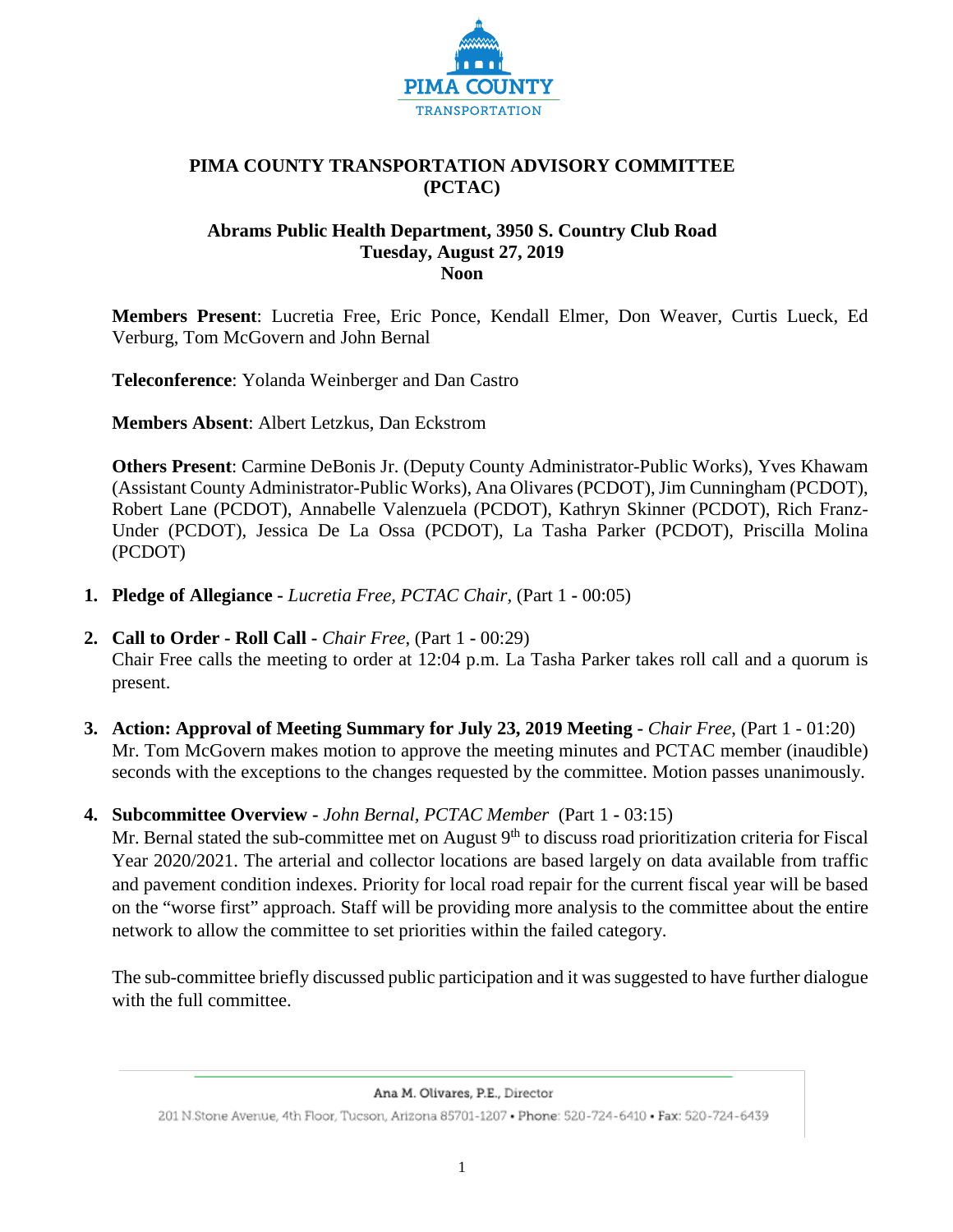Staff discussed the current schedule for the bid packages in May of 2020. The sub-committee results were to continue with the "worse first" scenarios, but develop other objective criteria that can be used in the future to identify roads in the local category that require treatments.

Mr. Bernal suggested the full committee revisit the sub-committee membership. The full committee does not want to exclude anyone interested in serving the sub-committee.

Chair Free clarified anyone is welcome to attend the sub-committee meetings but there will be one representative from each District to constitute the voting body. Mr. Bernal will replace Mr. Lueck as the acting chair of the sub-committee.

Mr. McGovern stated the sub-committee has evolved to a standing committee to address all issues. He was under the impression that if you were a part of the sub-committee you were eligible to vote. He was unware of the one vote per District mandate before his tenure.

Chair Free stated the official designated District representatives are able to vote.

Mr. Bernal suggested reaching out to the entire full committee in regards to participating in the subcommittee.

### **MOTION** by *Tom McGovern, PCTAC Member* (Part 1-12:30)

Mr. McGovern makes a motion. If you are committed to the sub-committee then you can vote. Mr. Weaver seconds the motion. All in favor. Motion carries. \*\*See Verbatim Conversation on Sub-committee Membership Motion

## **5. Roadway Condition and Prioritization Discussion Fiscal Year 2020/2021 -** *Rich Franz-Under, PCDOT Staff* (Part 1-13:14)

Mr. Franz-Under summarized the upcoming schedule for the committee. The committee will review criteria, gather public input and by December provide the final list of criteria that will be used to develop the road list. While the committee is preparing the final list of criteria, the County will be working on gathering data for Street Saver.

Mr. Franz-Under discussed the data that will be collected by LiDAR (Light Detection and Ranging). He stated that LiDAR has collected a tremendous amount of data to be used specifically for pavement preservation. He also explained that a PCI (Pavement Condition Index) rating would be collected by a van driving all County paved roads. The County will use this rating to prioritize the roads through the Street Saver algorithm. The new PCI ratings should be available by December.

Mr. Franz-Under described the spreadsheet displayed and explained how using the data and PCI rating can break out the number of roads in poor and failed categories for arterial and collectors. Mr. Franz-Under illustrated how Street Saver can run different scenarios based on data and ratings. The results can be used to compare the ratings between Districts. The Street Saver algorithm is a tool that will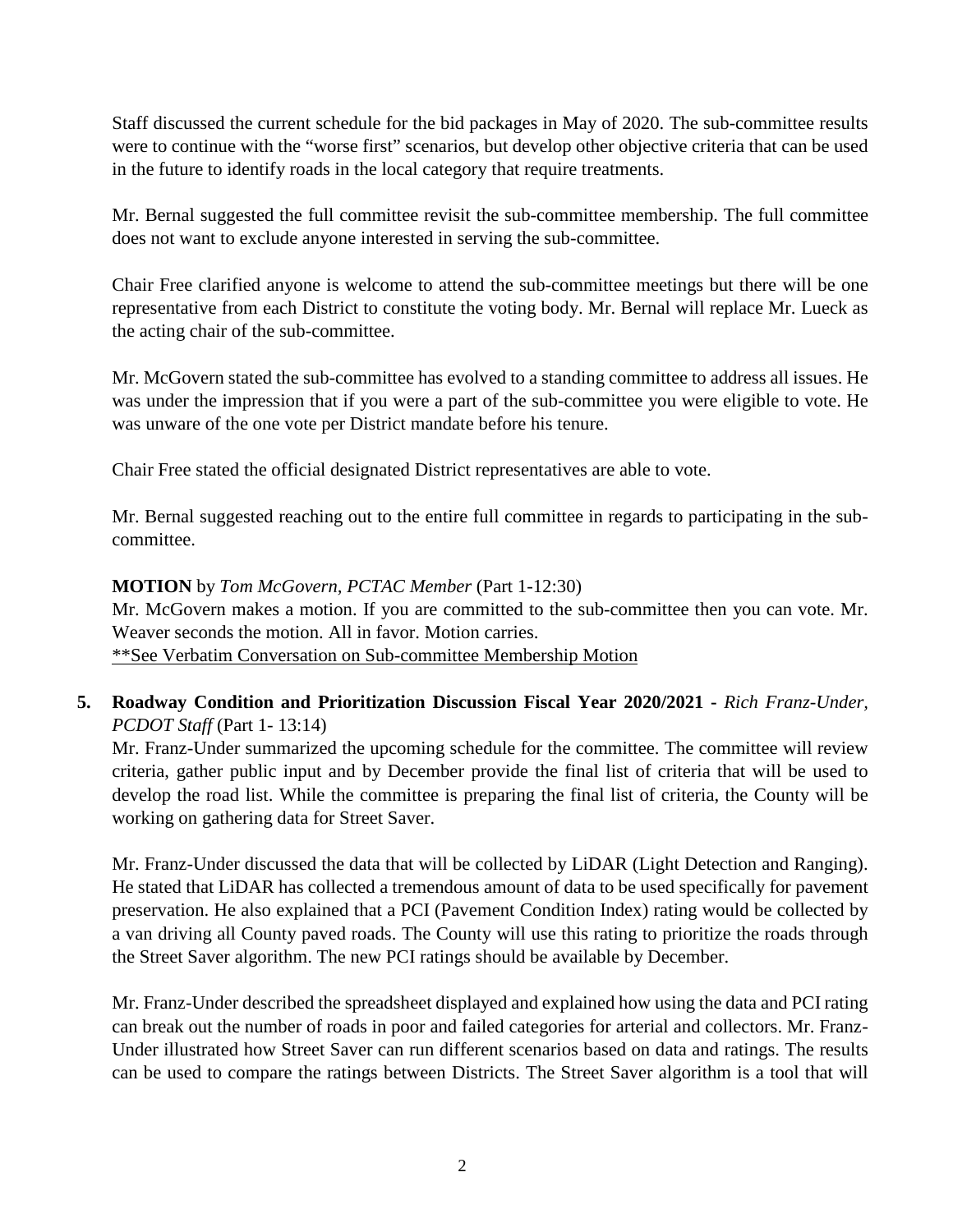help to maximize the return on investment for roads. Mr. Franz-Under also discussed each District and their associated ratings.

Mr. Franz-Under mentioned there is a large set of failed roads and asked how to prioritize what roads are completed first. Chair Free stated there was a discussion at the sub-committee level regarding how to reach out to the community to set priorities.

## \*\*See "PCTAC" [Roadway Prioritization and](http://webcms.pima.gov/UserFiles/Servers/Server_6/File/Government/Transportation/TransportationAdvisoryCommittee/DocumentsTab/Aug27.2019/PCTAC_RWYPrioritizationConditionRatingPresentation_0827.2019.pdf) Condition Rating

# **6. Public Engagement for Roadway Prioritization Fiscal Year 2020/2021 -** Carmine DeBonis (Part 1- 39:00)

Mr. DeBonis stated the PCTAC wants to increase public input into the development of criteria for selecting local roads in Fiscal Year 2020/2021. The arterial and collector road selection has been recommended to the committee to utilize Street Saver for the optimization of the greatest return for the monies spent. Staff has put together a draft of a plan intended to be a starting point of discussion. The idea is to engage the community and gather public input from September  $16<sup>th</sup>$  through November 18<sup>th</sup> using a variety of methods. The draft survey was distributed to the committee for review.

Mr. Weaver mentioned the importance of having meetings and not just here, but like the one Mr. DeBonis is scheduled to have in Green Valley in September. Without educating the public on the PCI rating information, the public input will be useless in his opinion. Chair Free stated the committee serves at the pleasure of the BOS. Each District representatives can work with their Supervisor to see if they would like to hold additional meetings.

The committee members reviewed and discussed the draft for the public engagement plan.

Mr. DeBonis would like feedback from the committee by September  $6<sup>th</sup>$  on the draft survey. This will allow 10 days to make the necessary revisions and have it available for distribution. Discussion ensued with various suggestions that should be captured in the survey including the range of the rating scale.

The topic of safety was also discussed. Mr. DeBonis stated if there were overwhelming responses from the community on the subject of safety, the committee would need to make a determination on how to incorporate safety criteria in the selection of roadways. One of the safety items discussed was walkability of neighborhoods.

Mr. Bernal inquired about how the funding would be divided between local and arterial/collector roads and how it would be shared to the public. Mr. DeBonis stated many factors would have to be taken into consideration and recommended the committee retain the flexibility to make those determinations on an annual basis after receiving feedback on their road improvement requests. Mr. DeBonis stated the completed survey results would be brought to the committee and be taken into full consideration based on the criteria established by the committee.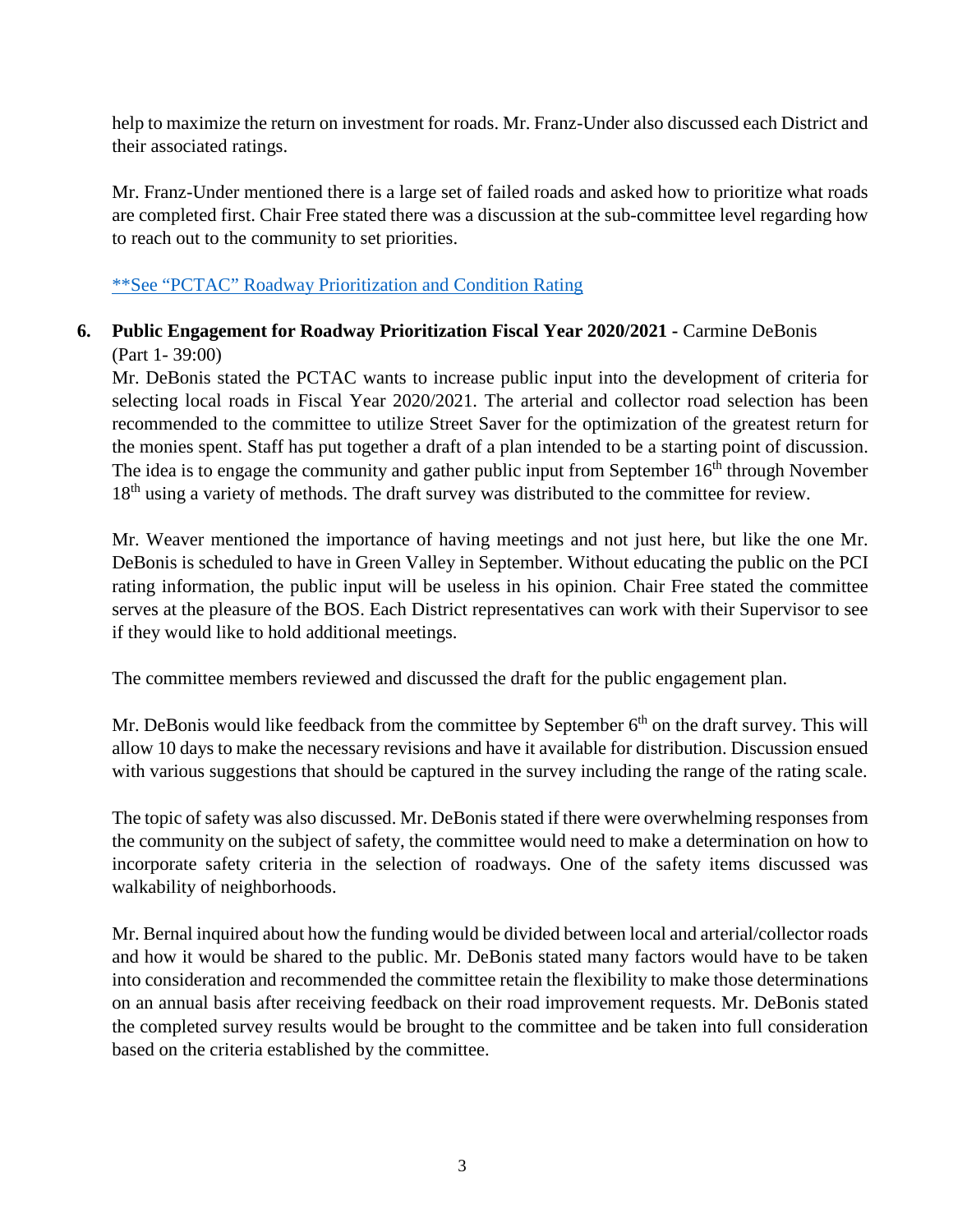Comments on the draft survey should be given to Ms. Valenzuela who will draft the final survey version to be presented to the sub-committee on September  $6<sup>th</sup>$ .

## **MOTION** *by Tom McGovern, PCTAC Member* (Part 2 **-** 16:05)

Mr. McGovern makes a motion to convene the sub-committee to finalize the Public Engagement Plan. Mr. Verburg seconds the motion. Motion carries unanimously.

Mr. DeBonis addressed Ms. Weinberger's question as to how the data will be collected and utilized. The survey will be taken anonymously and will be presented to the committee for consideration.

[\\*\\*See "PCTAC" Public Engagement Draft Plan](http://webcms.pima.gov/UserFiles/Servers/Server_6/File/Government/Transportation/TransportationAdvisoryCommittee/DocumentsTab/Aug27.2019/PCTAC_PublicEngagementDraftPlan.pdf) [\\*\\*See "PCTAC" Draft Public Survey](http://webcms.pima.gov/UserFiles/Servers/Server_6/File/Government/Transportation/TransportationAdvisoryCommittee/DocumentsTab/Aug27.2019/PCTAC_PublicEngagementDraftPlan.pdf)

*7.* **Fiscal Year 2019/2020 Pavement Program Update -** *Robert Lane, PCDOT Staff* (Part 2 **–** 18:45) Mr. Lane provided an update on the Bid Packaging. One project was completed at Sabino Canyon, which was presented at the last committee meeting. Granite Construction was awarded the remaining road projects at a cost of \$4.25 million and they are scheduled to begin in January. Three subdivisions were identified as part of the ADA upgrades including curb ramps. These subdivisions are Estrella, North Manor and Green Valley Fairways 3, at a cost of \$5.5 to \$6 million in the bid proposal. A Master Agreement for surface treatments will be advertised within the next two weeks. The goal is to complete these projects by May 2020.

Mr. Lane also presented a new road repairs and projects map located on the website. The color-coding and legend of the map was presented. The visualization map will also be used to display the road projects with the BOS.

Chair Free asked if there is an easier way to access these maps rather than typing the long web address. Mr. Lane replied there are links on the Transportation webpage to allow easier access.

[\\*\\*See PCTAC Pavement Program Update FY2019/2020](http://webcms.pima.gov/UserFiles/Servers/Server_6/File/Government/Transportation/TransportationAdvisoryCommittee/DocumentsTab/Aug27.2019/PTAC_RoadwayPrioritizationPresentation_20190821.pdf)

## *8.* **Thin Asphalt Overlay Staff Request** - *Ana Olivares, PCDOT Director* (Part 2 **-** 26:17)

Ms. Olivares stated back in July, the PCTAC discussed Thin Asphalt Overlay and the white paper was provided to the by the committee. A letter was sent to other agencies such as Pima Association of Governments for feedback on their experiences to assist in developing specifications. Arizona Transportation Builders Association and other contractors in the state were also asked for information pertaining to Thin Asphalt Overlays, which resulted in positive responses. A plan with the specifications will be available by October 1<sup>st</sup>. The goal is to have the final specification by December  $31<sup>st</sup>$ .

Chair Free asked if some of the feedback received could be shared at the next meeting. Ms. Olivares stated it would be provided in the summary for the next meeting.

[\\*\\*See"PCTAC" Thin Asphalt Staff Report](http://webcms.pima.gov/UserFiles/Servers/Server_6/File/Government/Transportation/TransportationAdvisoryCommittee/DocumentsTab/Aug27.2019/ThinAsphalt_StaffReport_082119ptx.pdf)